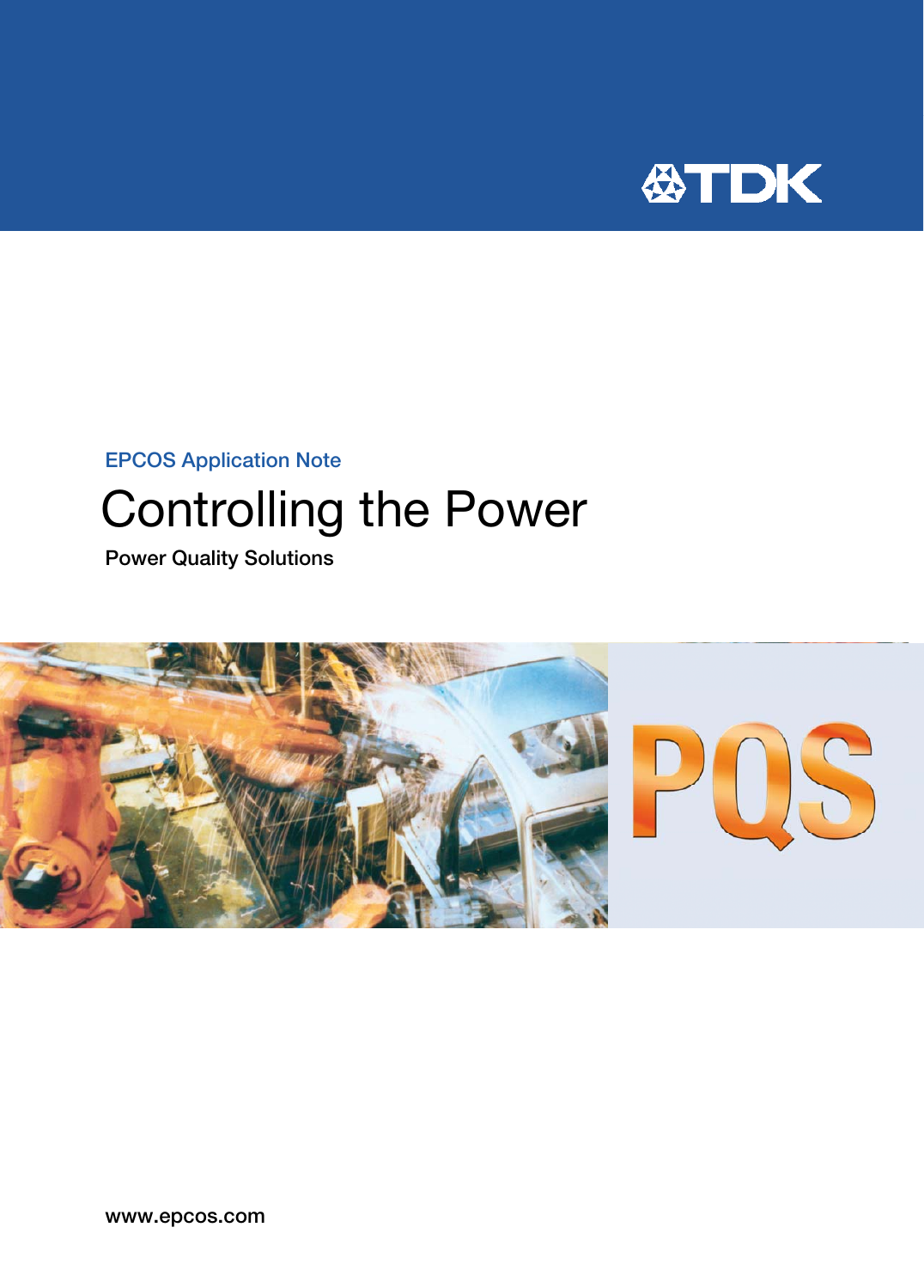### Application Note

The collection of "PQS Application Notes" is a library with in-depth information on PFC applications, case studies and reference projects. It also serves as a helpdesk for all topics relating to PFC and PQS, is suitable for training purposes and is designed to answer frequently asked questions.

Each issue will focus on a particular application topic, a specific solution or a topic of general interest. The aim is to share the extensive knowledge gained globally by EPCOS PFC experts with regional staff who deal with PFC and PQS. The authors of the PQS Application Notes have extensive experience in the field of PFC and PQS and a professional background as electrical/design engineers or product marketing managers throughout the world.

These PQS Application Notes will be issued from time to time and can be downloaded from the EPCOS Internet under www.epcos.com/pfc

Please contact the EPCOS PM department in Munich if you wish to receive the latest issue of the PQS Application Notes automatically by e-mail. A list with available titles may also be obtained from the PM department in Munich.

#### Important Notes

Some parts of this publication contain statements about the suitability of our products for certain areas of application. These statements are based on our knowledge of typical requirements that are often placed on our products for a particular customer application. It is incumbent on the customer to check and decide whether a product is suitable for use in a particular application. This Application Note may be changed from time to time without prior notice. Our products are described in detail in our data sheets. The Important Notes (www.epcos.com/ImportantNotes) and the product specific warnings and cautions must be observed. All relevant information is available through our sales offices.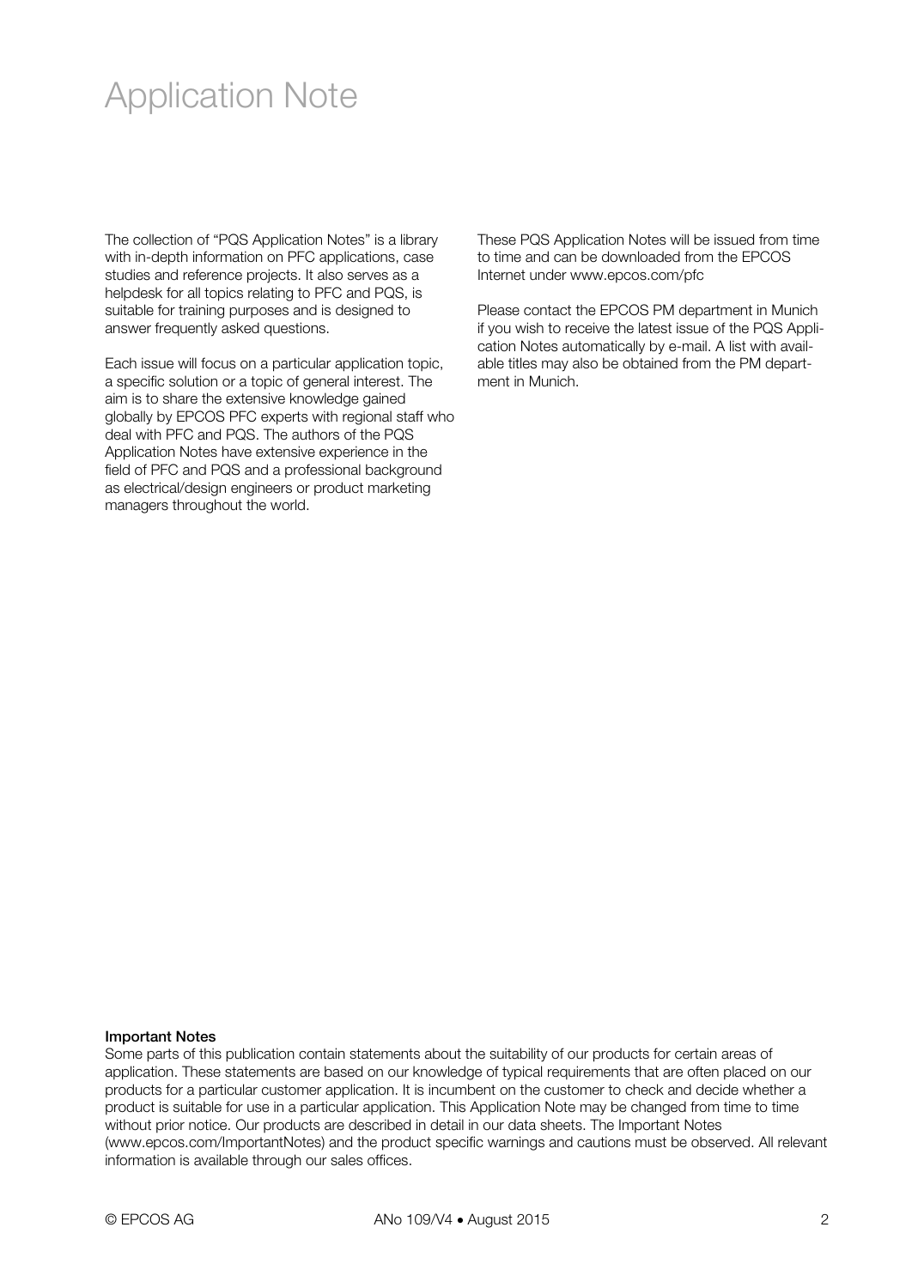## Application Note

### Foreword

Power factor controllers measure the actual power factor and connect or disconnect capacitors to achieve the desired value (cos-phi). With the micro-processor based series BR604, BR6000 and BR7000, EPCOS offers a broad range of PF-controllers for all kind of applications and loads. Customized PFC-solutions are possible with versions for conventional and dynamic PFC and a hybrid version for mixed (conventional and dynamic) applications. User-friendly menu-driven handling, compact dimensions and easy installation apply for all available versions.

The usage of a PF-controller ensures an even utilization of capacitor stages, a minimized number of switching operations – thus ensuring an optimized life cycle of the PFC-system.



### The Author *Dr. Peter Goldstrass*

Dr. Goldstrass is with the FILM POWER CAPACITOR marketing since 2006, heading the PFC product marketing team at EPCOS HQ/Munich.

Professional experience in R&D, marketing and sales as well as his PhD in solid state physics help him to understand the requirements of both, basic development and final application to serve the needs of EPCOS' customers in the optimal way.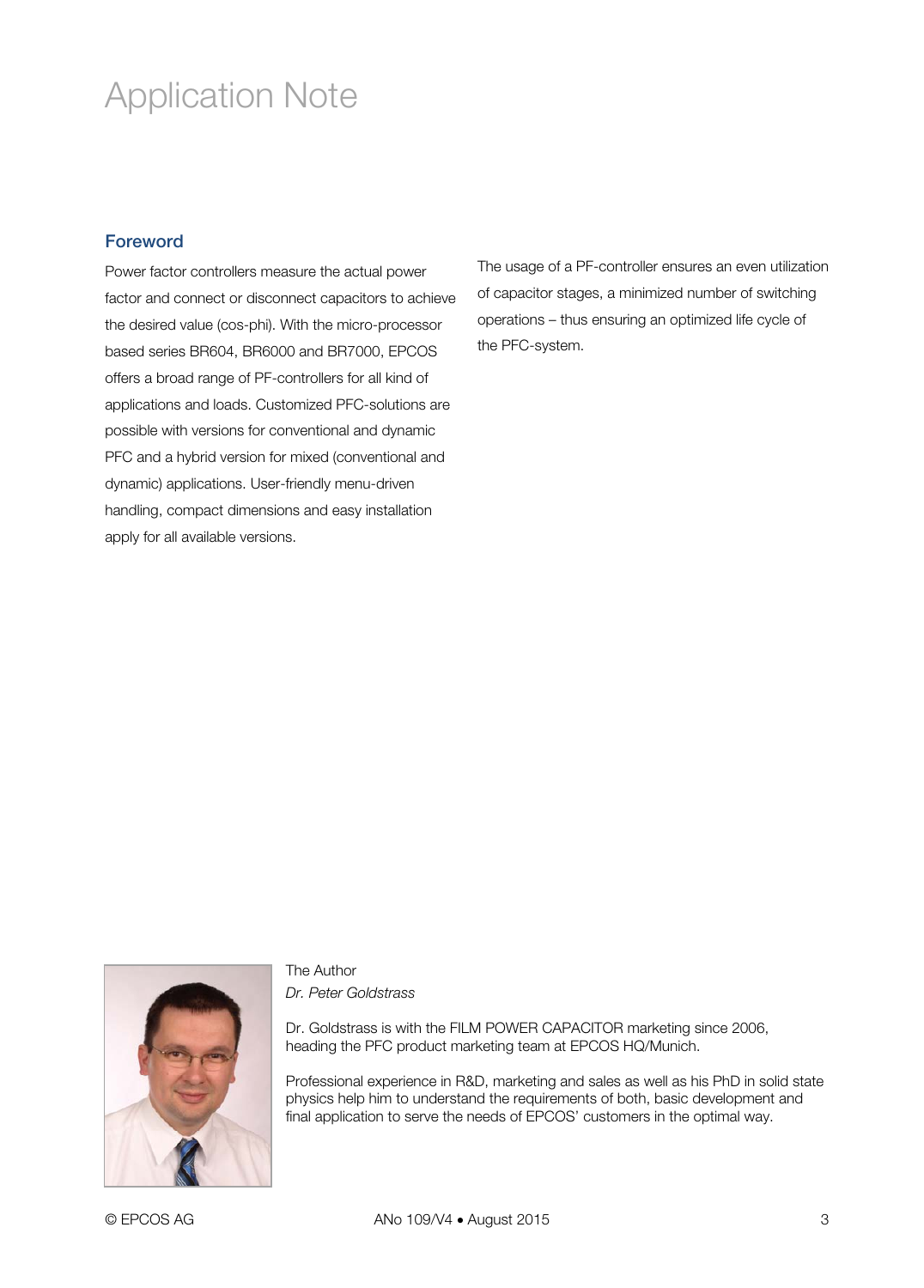# **Application Note**

### **Contents**

| 1. |  |  |
|----|--|--|
|    |  |  |
|    |  |  |
| 2. |  |  |
| 3. |  |  |
|    |  |  |
|    |  |  |
| 4. |  |  |
|    |  |  |
|    |  |  |
|    |  |  |
| 5. |  |  |
|    |  |  |
|    |  |  |
|    |  |  |
|    |  |  |
|    |  |  |
|    |  |  |
|    |  |  |
| 6. |  |  |
|    |  |  |
|    |  |  |
|    |  |  |
|    |  |  |
|    |  |  |
|    |  |  |
|    |  |  |
| 7. |  |  |
| 8. |  |  |
|    |  |  |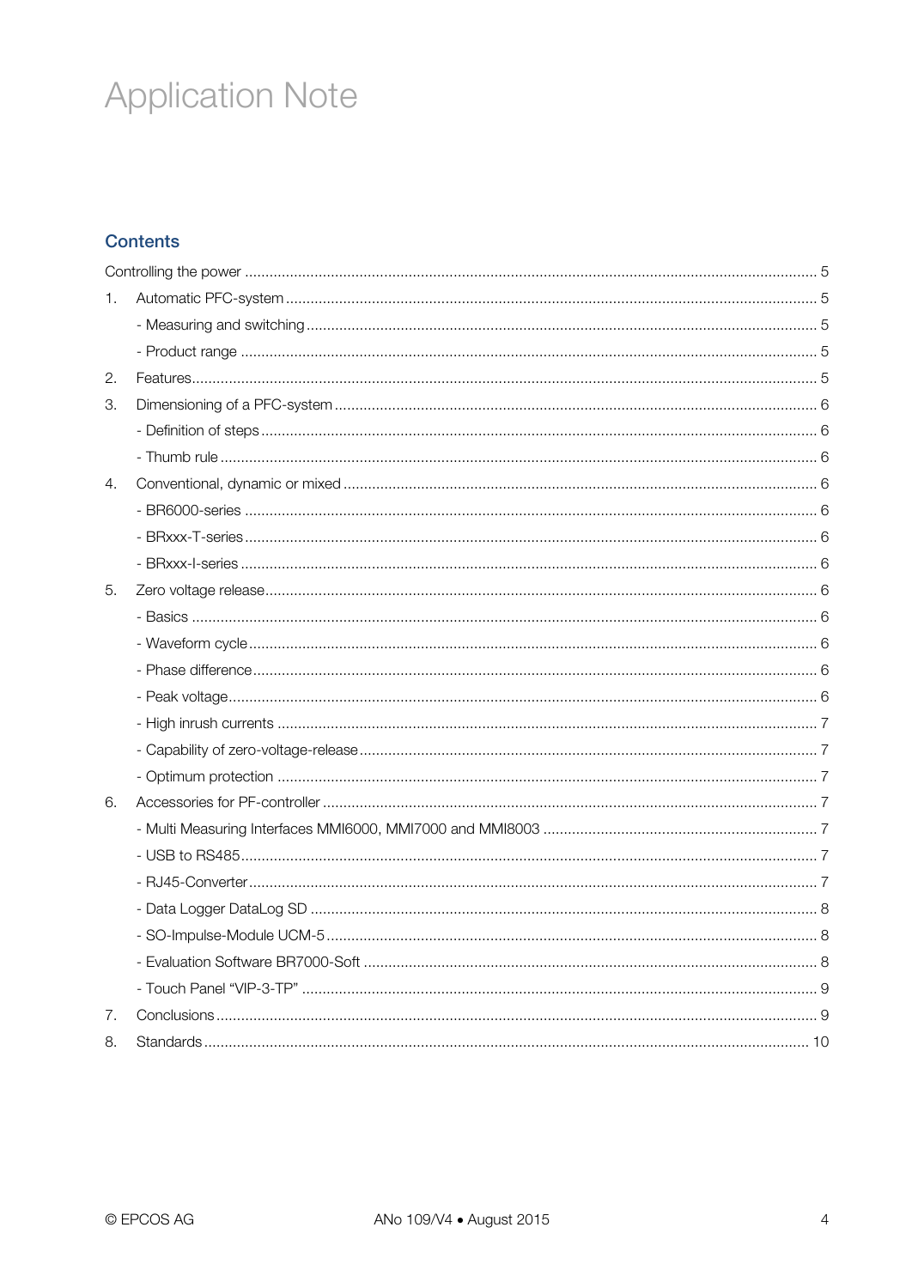It is easy to compensate a sluggish and infrequently changing load caused by a single consumer: a capacitor and contactor will do the job. But these circumstances are as rare as a billion-dollar jackpot in the lottery. In reality, PFC systems have to cope with different kinds of loads, different switching times and behaviors. A power factor controller is needed for this purpose.

### 1. Automatic PFC system

An automatic PFC system consists mainly of capacitors, their contactors and a PF controller. The latter will **measure** the cos-phi value and will automatically switch capacitor steps on or off whenever this differs from its pre-set value.

The microprocessor-controlled PF controllers from EPCOS represent a broad product range suitable for all kinds of PFC applications.

- BR604: Smallest device with 4 relay outputs for conventional PFC-systems with slow changing loads
- BR6000-R: Available with 6 and 12 relay outputs for conventional PFC-systems with slow changing loads. HD-version with OLED display, white characters
- BR6000-T: 6 transistor outputs for dynamic PFCsystems with fast changing loads
- BR7000-I and BR7000-I/S485: 12 relay outputs for conventional PFC-systems with slow changing loads; version BR7000-I/S485 with RS485-interface
- BR7000-I-TH and BR7000-I-TH/S485: 12 relay and 12 transistor outputs for mixed and dynamic compensation; version BR7000-I-TH/S485 with RS485-interface.
- BR7000-R: 15 relay outputs for conventional PFCsystems with slow changing loads. Two independent isolated RS485-interfaces as a standard. HD-version with OLED-display, white characters; 3-phase measuring system and controlling
- BR7000-T: 15 transistor outputs for dynamic PFCsystems with fast changing loads. Two independent isolated RS485-interfaces as a standard. HD-version with OLED-display, white characters; 3-phase measuring system and controlling

### 2. Features

A whole bunch of characteristics and features make the range of PF-controllers by EPCOS the right solution for customized PFC-systems:

Intelligent control behavior

- Automatic initialization (for specific types)
- Self-optimizing control capability
- Recall function of recorded maximum values
- Four-quadrant operation (e.g. stand-by generator)
- Large range of measuring voltage (for the BR6000/BR7000 series)
- Powerful alarm output (for the BR6000/BR7000 series)
- Display of various grid parameters, storage of various maximum values and a test run option allow easy error analysis and monitoring of the system.
- Automatic initialization reduces commissioning to a minimum.

All versions with interface RS485 allow the usage of the evaluation software BR7000-SOFT (included in the delivery for the particular types) and processing of measured and recorded values on a PC.

Menu driven handling is a standard for all different types of PF-controllers. Apart from the BR604 who features five languages (E/ES/GER/PT), all other types feature ten languages (CZ/E/ES/F/GER/NL/PL/PT/ RU/TR).

All BR6000-types are equipped with an illuminated LCD-display, 2 x 16 characters (BR604 without illumination). All BR7000 types have an illuminated graphic display with 128 x 64 dots. The HD-versions of all types have an OLED-display with white characters for easy read-out even in darker surroundings and a wider temperature range (up to -20 °C).



Fig. 1: Overview PF controllers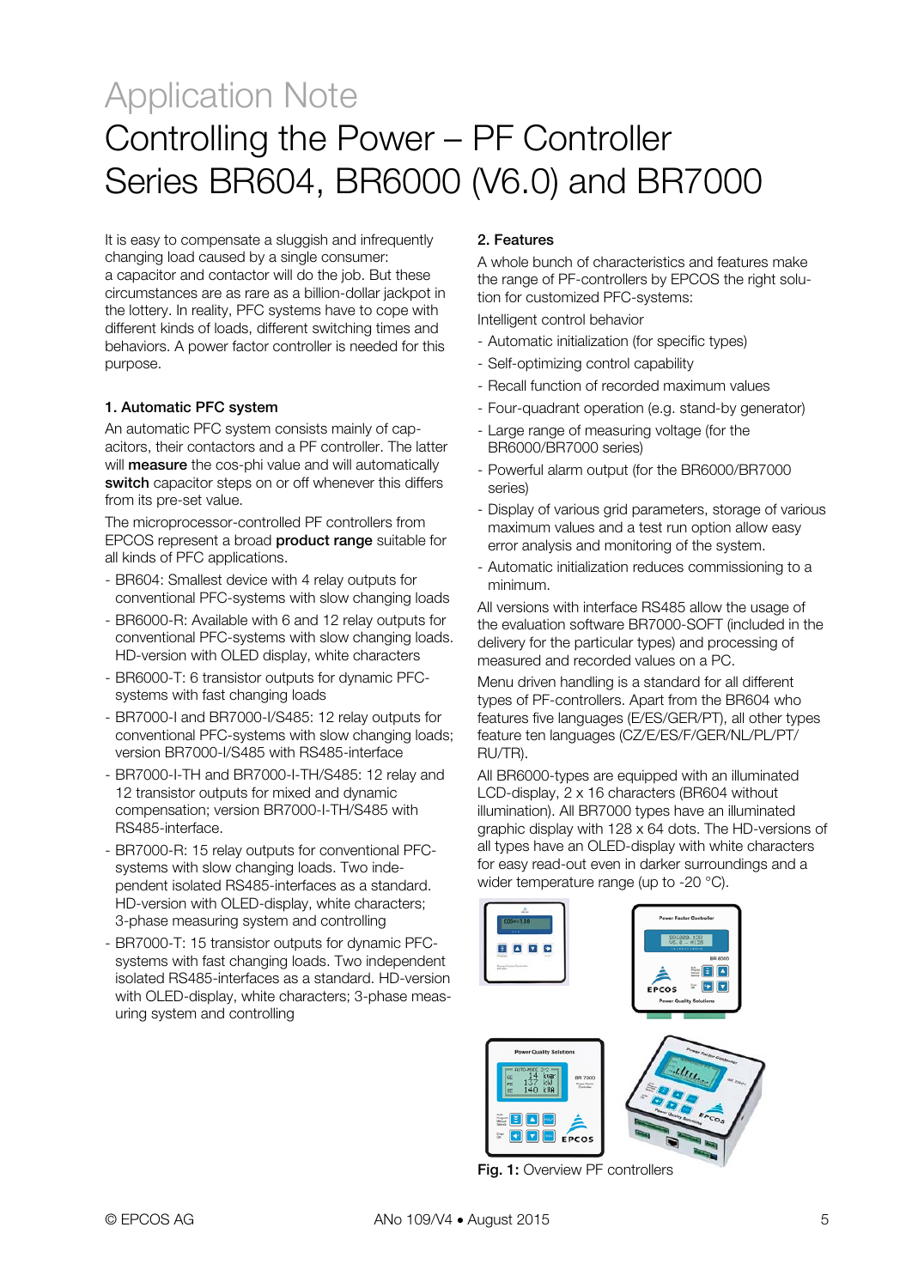### 3. Dimensioning a PFC system

After the required capacitor output has been determined, the number of steps should be defined. The BR604 is suited for small PFC systems with max. four steps. For medium and large systems, the BR6000 series is available with six and twelve steps, the followon series BR7000-I with 12 resp. 13 outputs and of course the BR7000-series (3-phase) with 15 outputs. Version BR7000-I-TH with twelve relay and twelve transistor outputs.

Rule of thumb: The number of steps depends on the number of consumers, i.e. the more small inductive consumers, the higher the number of steps should be. The switching time is also of major importance here: the more frequently a capacitor is switched, the more stress is placed on the capacitor and its contactor.

### 4. Conventional, dynamic or mixed?

The **BR6000 series** not only offers various step sizes but also a choice between conventional or dynamic PFC.

The conventional series B6000-R features either six or twelve relay outputs for triggering the capacitor contactors.

All types with the option interface RS485 allow messages to be read out on a computer. An RS485-USB adapter is available from EPCOS. The evaluation software BR7000-SOFT is included in the delivery for these types (see page 8). The RS485 interface is also important for use in conjunction with the MMI6000 or MMI7000 (Multi-Measuring Interface) from EPCOS: together they act as an intelligent link between the measured equipment current and the momentarily active capacitor branches. Monitoring individual capacitor currents offers increased protection for specific components as well as the whole PFC system."

The BRxxx-T-types may be used to trigger electronically controlled thyristor switches (e.g. the TSM series) via transistor outputs. Such a dynamic PFC solution should be chosen whenever 5,000 switching operations are exceeded per year.

BR7000-I-series features all characteristics of the BR6000 and BR7000 series. Versions BR7000-I-TH and BR7000-I-TH/S485 with 12 relay and 12 transistor outputs are perfectly suited for dynamic and mixed compensation. Version /S485 with an additional RS485 interface allows controlling of up to 32 thyristor modules type TSM-LC-S.

### 5. Zero voltage release

A very important feature of a PF controller is the zero voltage release – a standard for all types of PFcontrollers.

**Basics:** Short-term voltage interruptions can cause major stress to power capacitors and it is mandatory to handle such network situations appropriately in order to protect PFC systems.

In electronic signaling, the phase defines the position of a point in time (instant) on a waveform cycle. A complete cycle is defined as 360 degrees of phase as shown in the following illustration. Phase can also be an expression of relative displacement between waves having the same frequency.

The phase difference, also called the phase angle (in degrees) is conventionally defined as a number greater than -180 and less than or equal to +180. Leading phase refers to a wave located "ahead" of another wave of the same frequency. Lagging phase refers to a wave located "behind" another wave of the same frequency. When two waves differ in phase by 180 (-180 is technically the same as +180), the waves are said to be in phase opposition.



Fig. 2: Waveform cycles

The most critical situation would be when the capacitor is fully charged to a positive peak voltage.



Fig. 3: Excessive stress causing high inrush currents

\*) applicable for all devices with interface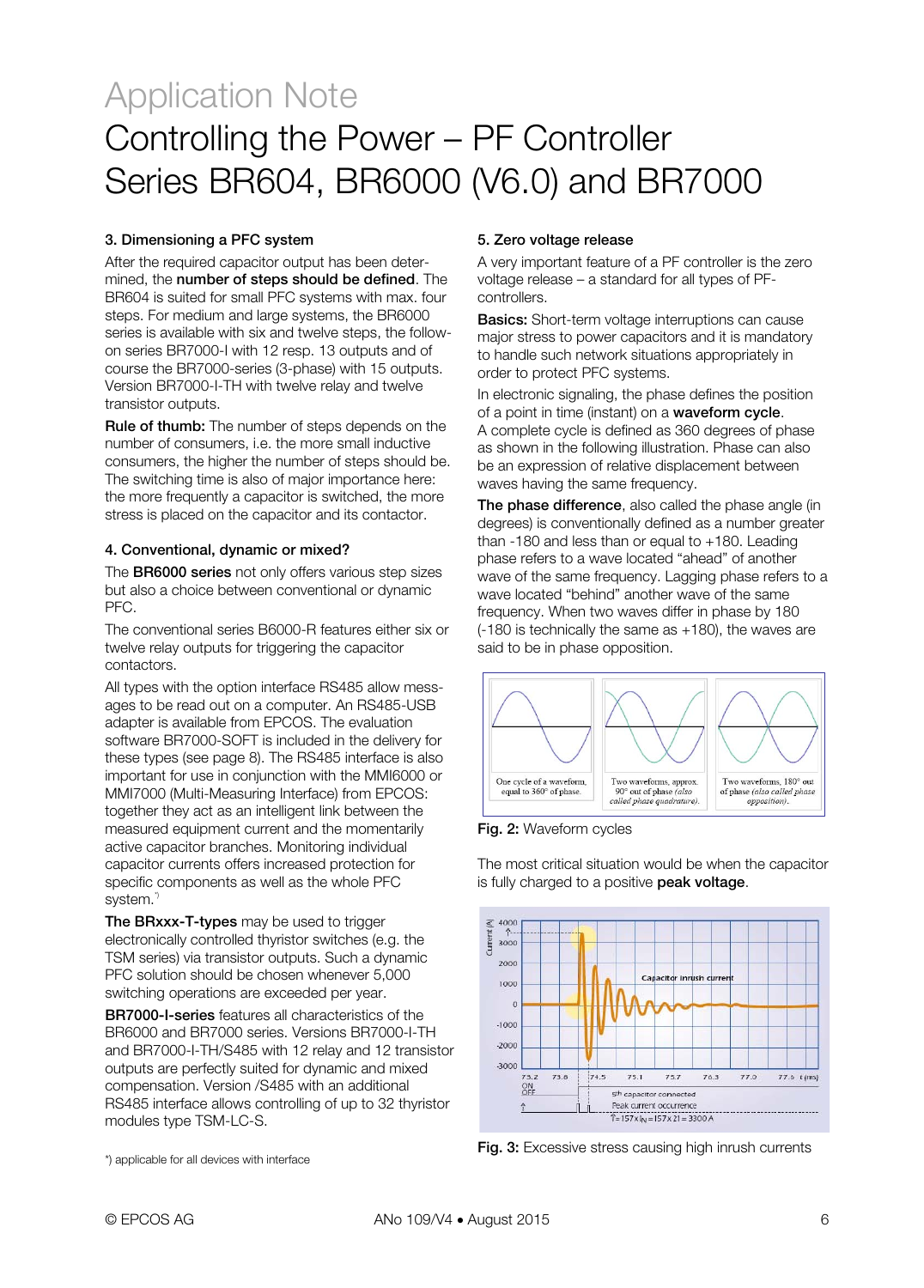An interruption occurs and the voltage returns at the same negative peak value. The capacitors will then be over-stressed with a peak value of  $2 \cdot V_{\text{e}} \cdot 1.41$ , leading to a high voltage and consequently to a very high inrush current as shown in Fig. 3.

These short interruptions are extremely hazardous for PFC systems because the contactors briefly disconnect and switch back to the charged capacitors as soon as the voltage returns. The phase opposition leads to very high inrush currents that may cause the contactors to melt. Disturbances may occur more often in rural areas with overhead power supply lines than in cable grids: e.g. during a storm when fallen trees may lead to a temporary phase interruption or by birds triggering a short-circuit to ground. In both cases, the closest power switch will activate a short interruption of 200 to 300 ms and then energize the line again. This applies in cases of a temporary disturbance only, e.g. the grid is restored to its proper condition when the tree or bird no longer cause the interruption. Only during a continuous short-circuit will the power switch definitely activate and leave the line sector at zero-voltage until final elimination of the interruption.

Due to its zero-voltage release function, the PF controller will normally create an interruption of between 20 and 50 ms and then separate the charged capacitors from the grid. It is mandatory to observe a minimum capacitor discharge time – also called the idle period – of 60 seconds. Only after this period may the controller resume its operation.

For optimum protection of the PF controller, we recommend programming the controller to a minimum reconnection time. This should be at least the time needed to discharge the remaining capacitor voltage.

The appropriate reconnection time should be chosen depending on the kind of discharge device used.

### 6. Accessories for PF-controller

A) Multi Measuring Interfaces MMI6000

- Coupling with PF controller types with RS485 via interface for determination of real capacitor current
- Capacitor protection by step switch-off at current limit
- Fast trigger for dynamic PFC
- Independent switching of a single capacitor step
- Stand-alone measuring device with interface for read-out
- Single-phase measurement of V, I, P, Q, S, cos phi, f, W, T (read out via RS485)

### MMI7000

Coupling with PF controller types with RS485 via interface

- Display of harmonics as bar chart: harmonic of voltage up to  $51<sup>st</sup>$  and harmonic of current up to  $51<sup>st</sup>$
- Oscilloscope mode
- Scan mode
- Three-phase measuring and display of numerous parameters

### MMI8003

- Measuring device for 3-phase-measuring via BR7000-SOFT
- Without display for usage inside a cabinet
- With interface (2 x RJ45)
- Measured values displayed and processed via PC or external control system

### B) USB to RS485 for BR7000, BR7000-HD, BR7000-T, BR7000-I/S485 and BR7000-I-TH/S485

With the interface converter USB to RS485, also available from EPCOS, the PF controllers mentioned above with interface RS485 can be connected to a PC by USB interface. Connection of several devices at RS485 is also possible.



Fig. 4: Example Connection diagram USB to RS485

#### C) RJ45-converter for BR7000, BR7000-HD, BR7000-T, BR7000-I/S485 and BR7000-I-TH/S485

This terminal to RJ45 converter allows:

- Connection of the interface terminal of the particular devices mentioned above or MMI6000/MMI7000 via an RJ45-standard cable (1:1)
- Connection of several devices at the RS485 bus with simple connection (one click)

#### Example:

- Connection of several BR7000 to a PC with BR7000- SOFT.
- Connection of several controllers with each other for coupling systems
- Coupling of BR6000 or BR7000 with MMI6000/MMI7000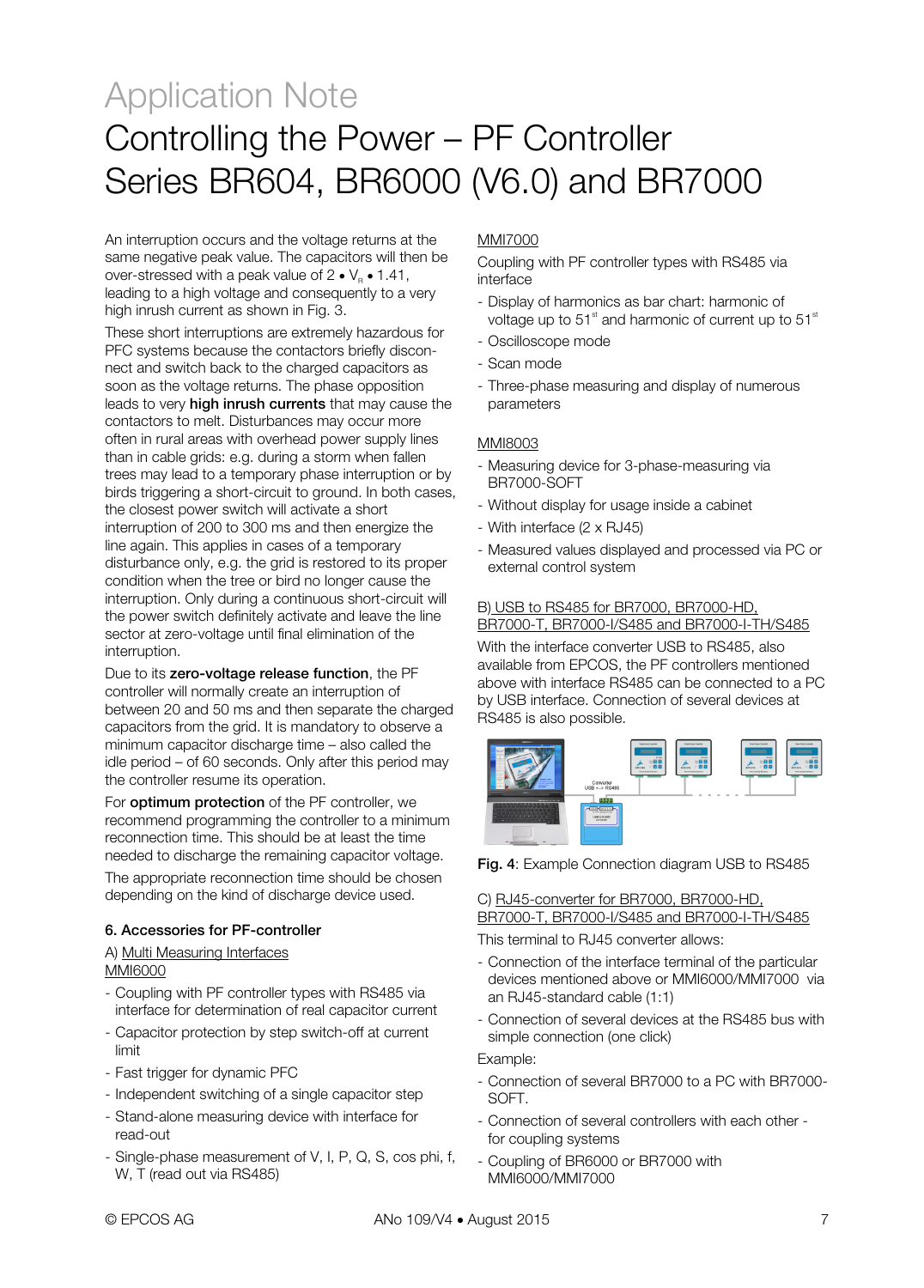The converter is available in three different variants; please refer to the data sheet in the Internet.

Application example: connection of several PF controller BR7000 to a PC for visualisation.



Fig. 5: Connection diagram RJ45 – converter

D) Data logger DataLog SD for recording, visualization and evaluation of grid parameters. Comfortable evaluation of acquired data (recorded on SD-card) via Windows-based software BR7000-SOFT



- E) SO-Impulse-Module UCM-5
- Recording and evaluation of counter values for processing (via RS485 interface) to PF controller BR7000.
- Bus compatible S0-Impulse-Module for software MMI-energy and BR7000 for conversion of counter impulses on RS485 (MODBUS-RTU protocol)
- Accessory for the processing of counter values in the PF controller (controlling of reactive power related to counter impulses instead of current transformer)
- Allows processing of counter values via Windowssoftware MMI-energy (included in the delivery): cost centre management, visualization and evaluation
- Cross-linking of up to 32 devices (UCM-5, MMI6000, MMI7000) at MODBUS
- Evaluation software MMI-energy included in the delivery

### F) Evaluation software BR7000-Soft



Windows based software for parameterization of PF controller BR7000 / BR7000-I/S485. It allows a comfortable visualization and analysis of grid parameters during online-operation. At the same time, the storage and graphical analysis of all recorded data inclusive export and printing function can be performed. The spectrum of harmonics can promptly be displayed as bar chart.

- Connection to RS485-bus
- Administration of several PF controllers possible
- Mixed operation of several devices (BR7000/ BR7000-I/S485) possible on a PC
- Convenient analysis of recorded values
- Direct connection at USB port of PC via accessory USB adapter
- For operating system Windows 2000 onwards
- CD-ROM for BR7000/ BR7000-1/S485 included in delivery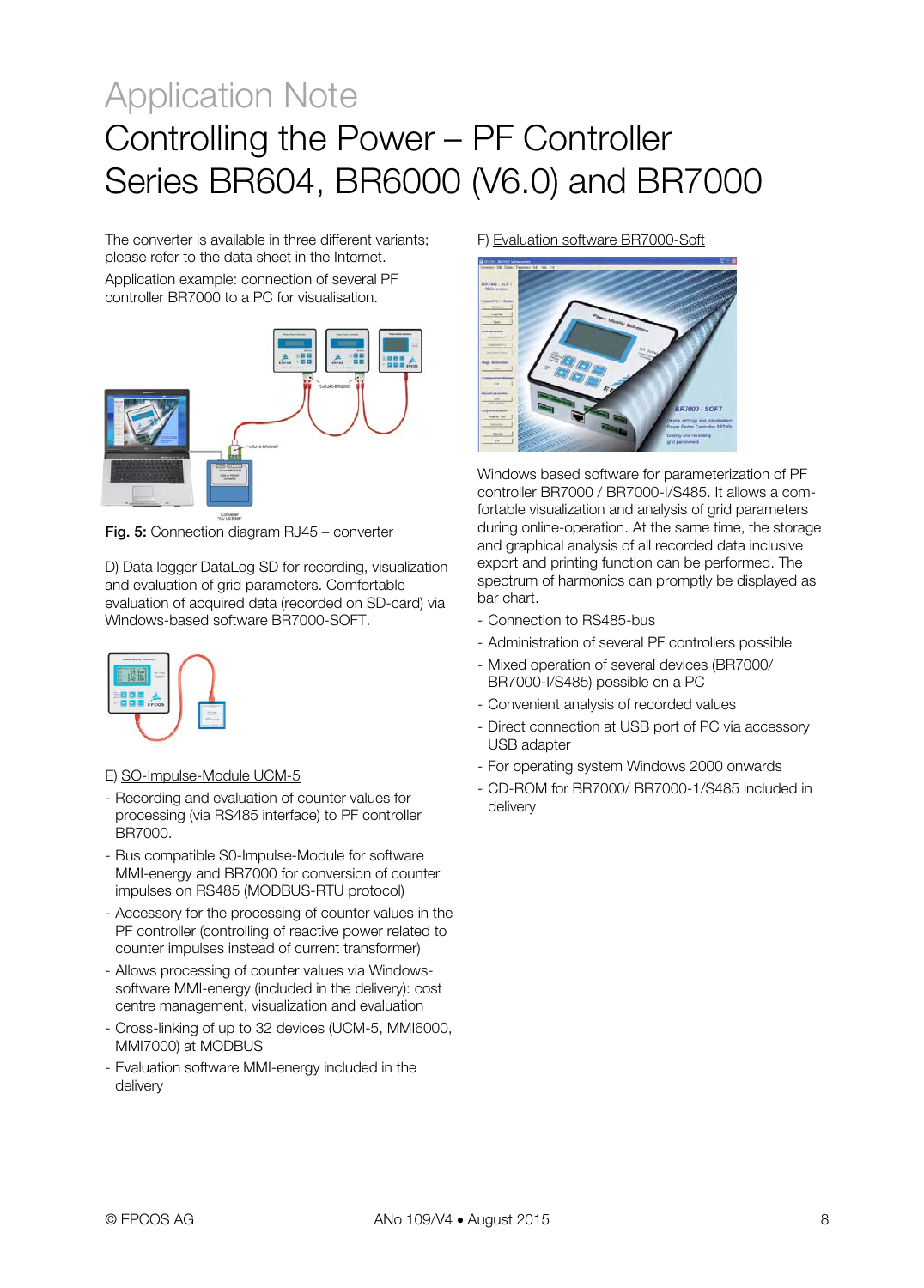G) Touch panel "VIP-3-TP"



Example: Coupling of more than two systems (controller) via an additional touch panel



#### Example:

In practice, several compensation systems are often operated at different feed-ins. This inevitably causes the parallel operation of several compensation systems due to the temporary or permanent coupling of the transformers.

The consequence is a mutual interference of the systems, resulting in increased switching operations (thus shorter service life). In the worst case there is a permanent mutual switching – they are commuting.

For this reason a comfortable control device has been developed which enables to operate compensation systems in parallel for three coupled feeding transformers without any retroactivity. With this solution the a.m. problems can be avoided. Another big

advantage is the symmetrization, e.g. when the coupling switches are closed, the necessary capacitor steps of the systems are symmetrically "distributed". This symmetrical distribution is needed to relief the feeding bus bars as the single loads distribute optimally to the different branches.

#### 7. Conclusion

With its broad range of key components, EPCOS offers products for all kinds of applications. All devices needed for conventional and dynamic PFC are available from a single source. Distributors, dealers, panel builders and partners worldwide guarantee the global presence of Power Quality Solutions from EPCOS.